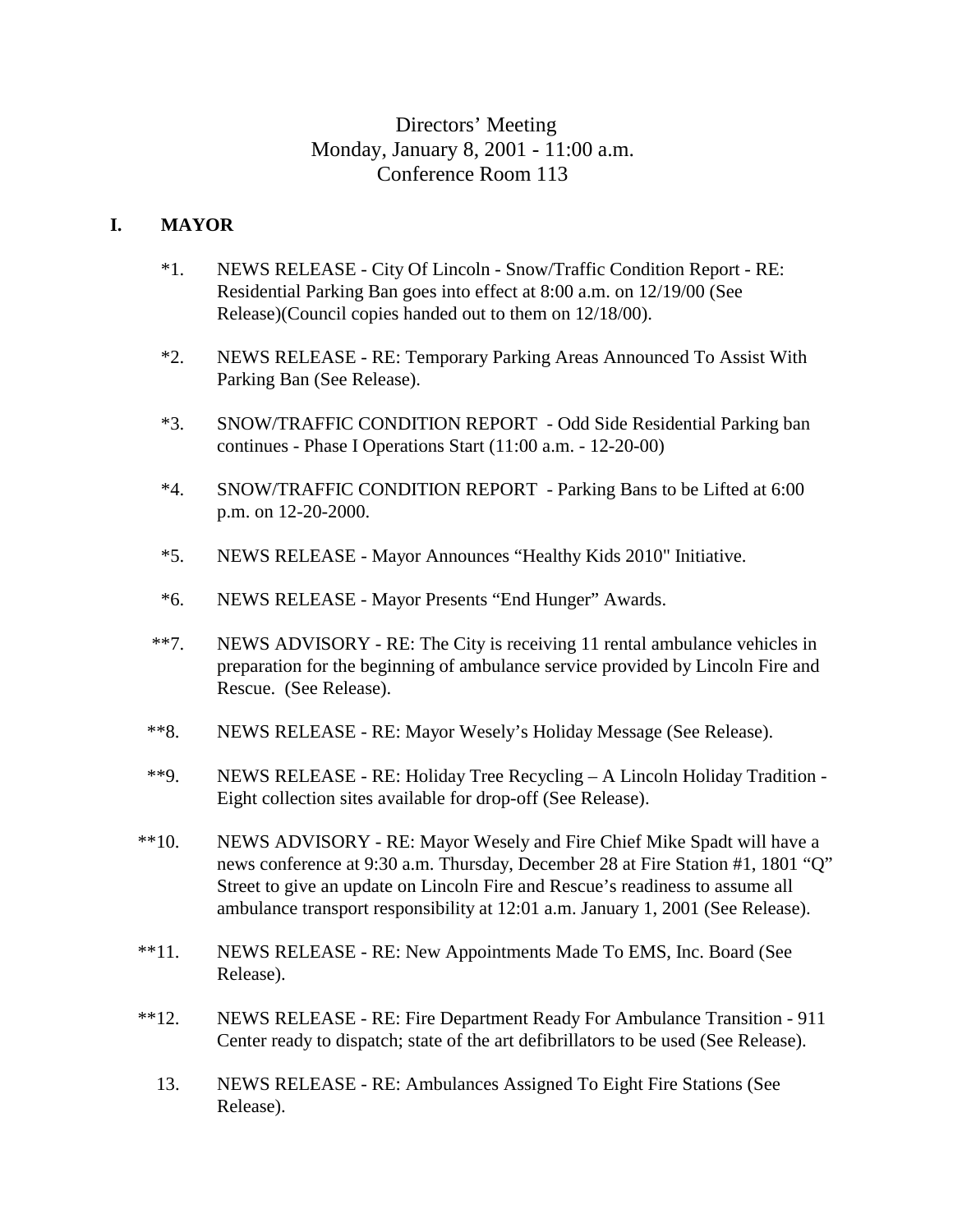- 14. NEWS ADVISORY RE: Mayor Don Wesely will have a news conference at 9:30 a.m. Thursday, January  $4<sup>th</sup>$  - to discuss the development of the new Comprehensive Plan for Lincoln and Lancaster County and a series of public workshops on the plan coming up in mid-January (See Release).
- 15. NEWS RELEASE RE: Public Invited To Workshops On Comprehensive Plan (See Release).

## **II. CITY CLERK**

 1. Letter brought over by the City Clerk's Office - RE: The Preserve on Antelope Creek (South  $80<sup>th</sup>$  and Pioneers Boulevard) (On the Agenda for  $1/8/01$ , #15)(See Letter).

## **III. CORRESPONDENCE**

## **A. COUNCIL REQUESTS**

### **ANNETTE McROY**

- 1. OUTSTANDING Request to **Law Department** RE: Cars & Trucks driving on City streets that operate hydraulics systems (RFI#45 -5/05/00)
- 2. OUTSTANDING Request to LPD, Chief Casady/ **Law Department** RE: To have bikes picked up by Police given to them for repairs and give away if no one claims them (RFI#62 - 11/16/00) — **1.) SEE RESPONSE FROM ASSISTANT CHIEF JIM PESCHONG, LPD RECEIVED ON RFI#62-11/20/00**

#### **JON CAMP**

1. OUTSTANDING Request to **Dana Roper, City Attorney** - RE: EMS Outside Consultants/Attorneys (RFI#51 - 9/28/00)

## **B. DIRECTORS AND DEPARTMENT HEADS**

#### **COUNTY SHERIFF'S OFFICE**

\*1. Information from the Office of the Sheriff Lancaster County - RE: As the Sheriff of Lancaster County, proud to announce that the Lincoln Police Department has "joined resources" with the Lancaster County Sheriff's Office in the working with the youth of Explorer Post #80! (See Letter)(Council copies handed out to them on 12/18/00).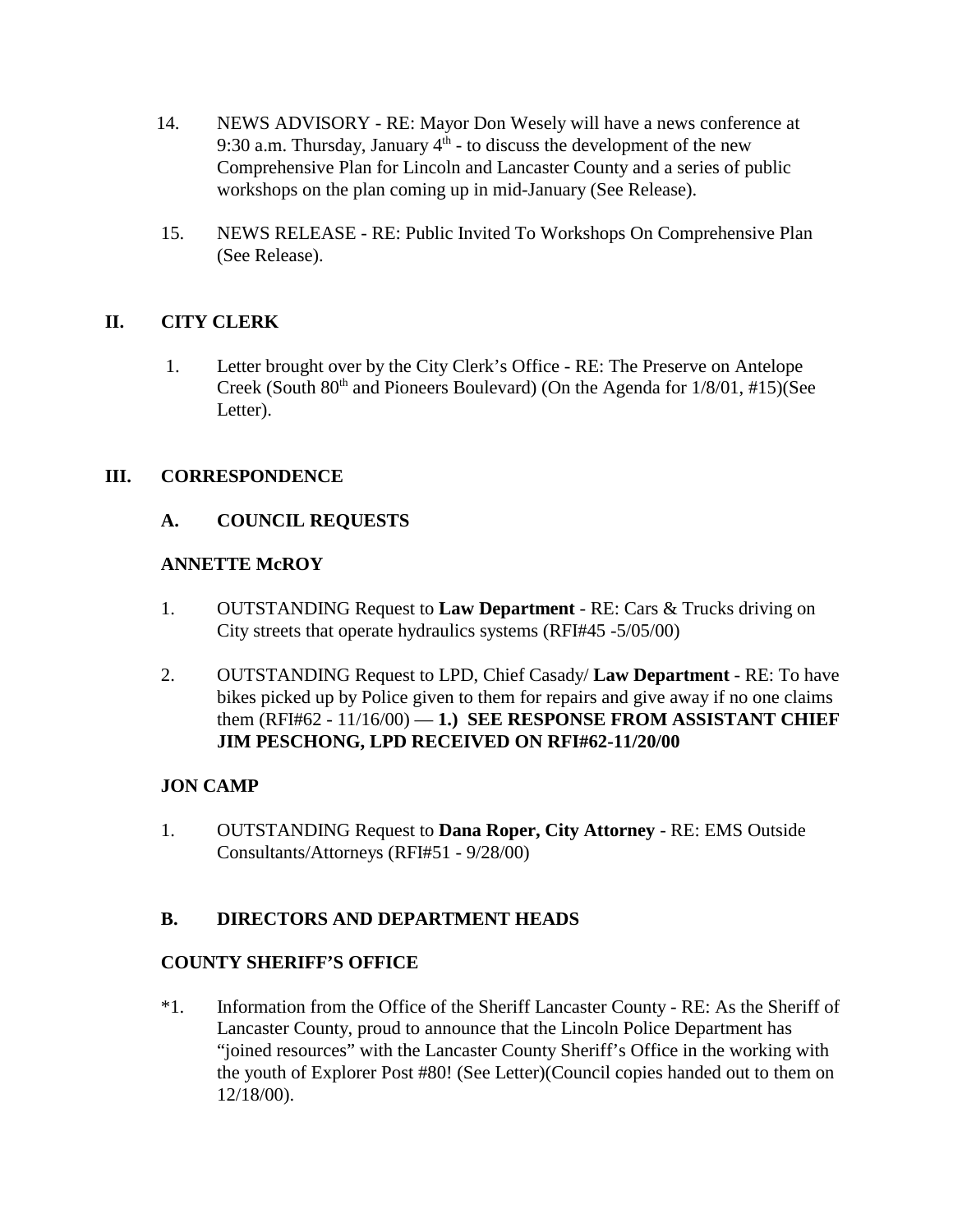#### **FINANCE**

- \*1. Material from Finance Department/City Treasurer RE: Monthly City Cash Report - Office of Treasurer, City of Lincoln, Nebraska - December 18, 2000 & City Of Lincoln-Pledged Collateral Statement - October 31, 2000 (See Material).
- \*2. Material from Don Herz RE: Resolution & Finance/Treasurer Of Lincoln, NE Investments Purchased Beginning - December 8, 2000 (See Material)(Council copies handed out to them on 12/18/00).
- \*\*3. Material from Don Herz RE: Resolution & Finance/Treasurer Of Lincoln, NE Investments Purchased Beginning - December 15, 2000 (See Material).
	- 4. Material from Don Herz RE: Resolution & Finance/Treasurer Of Lincoln, NE Investments Purchased Beginning December 22, 2000 (See Material).

#### **HEALTH DEPARTMENT**

- \*1. NEWS RELEASE from Leon Vinci RE: Flu Immunization Available Now To All High Risk Individuals (See Release).
- \*\*2. Inter-Department Memo from Leon Vinci RE: Clean Indoor Air Follow-Up (See Material).

#### **LIBRARY**

- \*1. DIRECTOR'S REPORT Lincoln City Libraries Statistical Report Monthly Categorical Report - Fund Balances - November 2000.
- \*\*2. NEWS RELEASE RE: Harry Potter Week At The Library! (See Release).

#### **PARKS & RECREATION DEPARTMENT**

\*1. Letter from Lynn Johnson to Art Thompson, Cooper Foundation - RE: Potential Park Site at 27<sup>th</sup> & E Streets (See Letter).

#### **PLANNING**

- \*1. Annexation by Ordinance Effective Date: December 19, 2000 37.02 Acres Ordinance No. 17769.
- \*2. Annexation by Final Plat Effective Date: December 14, 2000 52.44 Acres Resolution No. PC-00651.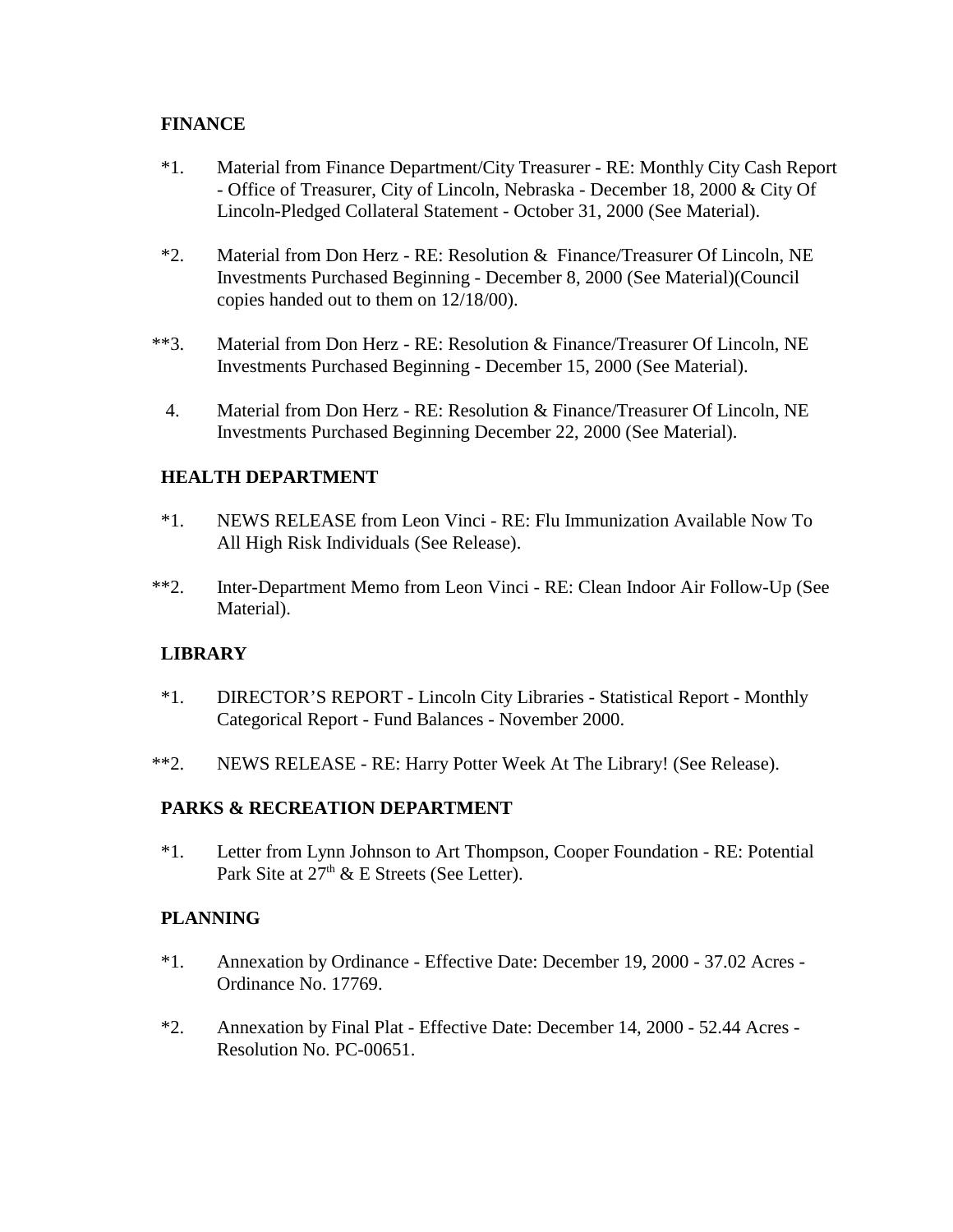#### **PLANNING COMMISSION FINAL ACTION .....**

- $*1.$  Final Plat No. 00032 HiMark Estates 6<sup>th</sup> Addition (Oakmont Drive and South 88<sup>th</sup> Street) Resolution No. PC-00652.
- \*2. Special Permit No. 1886 (Club in AGR district 6401 Pine Lake Road) Resolution No. PC-00653.

### **PUBLIC WORKS & UTILITIES DEPARTMENT**

- \*1. Material from Margaret Remmenga RE: Water and Wastewater Audits (See Material).
- \*\*2. Letter from Allan Abbott RE: Pleased to announce that Nicole Fleck-Tooze has joined the Public Works & Utilities Department as Special Project Administrator (See Letter).
	- 3. Letter from Roger Figard to Katherine P. Renk RE: Railroad Transportation Safety District - questions and concerns about an overpass on "A" Street (See Letter).

#### **C. MISCELLANEOUS**

- \*1. Material from Gregory S. Fetterman, LPRCA Coordinator RE: Reminder of the next meeting of the Lower Platte River Corridor Alliance on Thursday, January 18, 2001 from 10:00 a.m. to 12:00 noon at the Lower Platte South NRD Office in Lincoln. The Local Government Committee will be prior to this meeting from 9:00 a.m. to 10:00 a.m. – Meeting reminder and Agenda (See Material).
- \*2. Letter from Richard Bates, Operations Manager, Time Warner Cable to Franklin K. Roby - RE: The situation that occurred with one of their service technicians at your residence (See Letter).
- \*3. Faxed Letter from Janet Coleman RE: Sidewalks (See Letter).
- \*4. Material from Terry L. Bundy, P.E., Administrator and CEO, LES RE: LES Bond Ratings and the California Power Situation (See Material).
- \*\*5. Faxed Letter from Joe Workman RE: Sidewalk West O St., NW 22 to NW 27 (See Letter).
- \*\*6. E-Mail from Mike Stroup RE: Council Chairman Shoecraft's letter (See E-Mail).